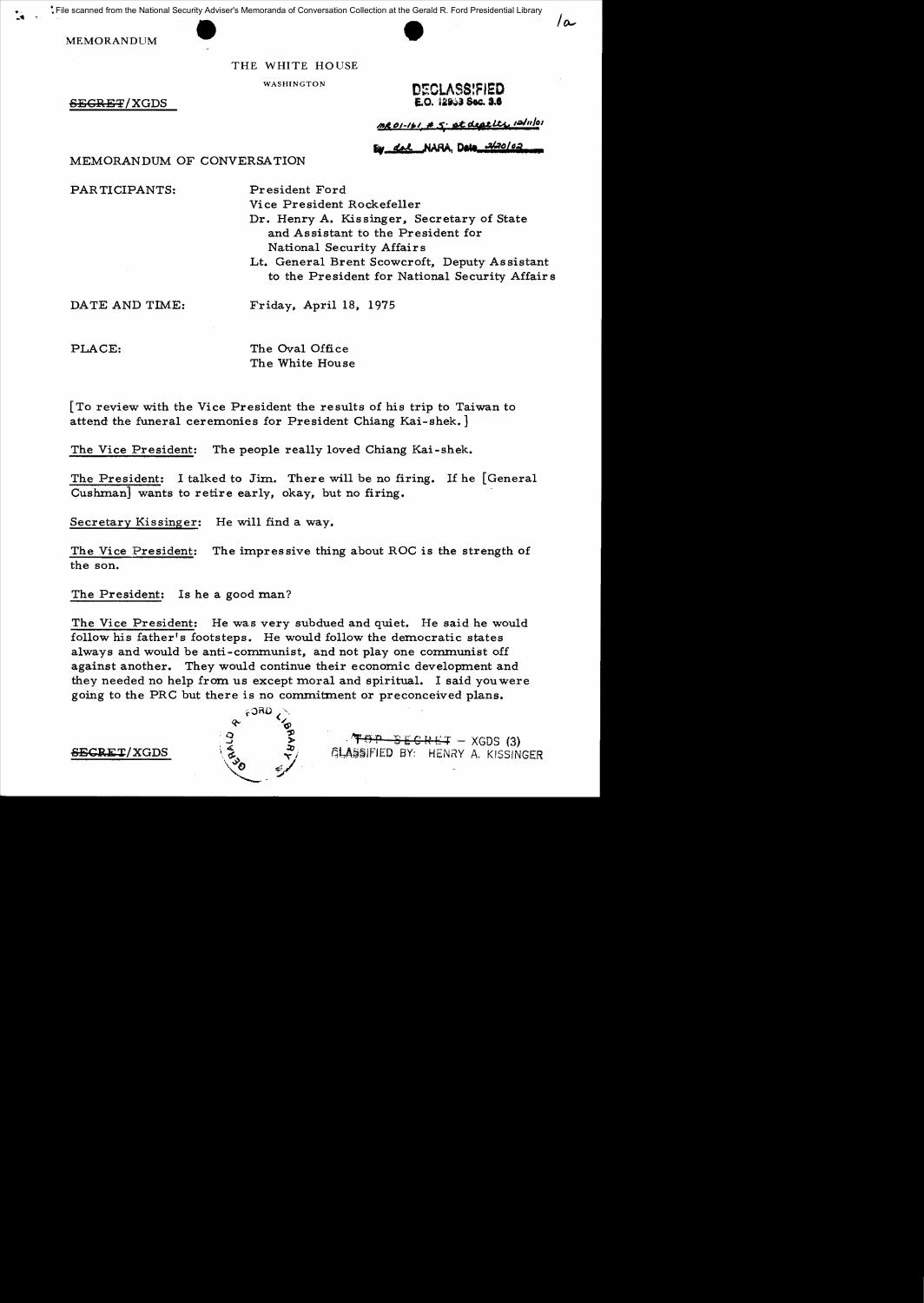# • • SEiCRE~ / XGDS ,2

I was impressed with the Japanese contingent. They had 100 people there. They were impressive.

They understand the inevitable but hope to hold it off as long as possible.

That is surprising about the Japanese.

The President: This is the old group which had the relations. But with the Japanese, as long as you are in the leadership, it doesn't matter so much whether you are in the government.

The Vice President: There was not a Britisher or a European there -after all the wartime association. But the Japanese were impressive. The American colony was very pleased that you sent me.

The President: Who went with you?

The Vice President: Madame Chennault -- she is a powerful woman. Barry [Goldwater], Hiram Fong.

I saw the Premier of South Korea there. I had a good talk, and raised the issue of domestic repression.

Secretary Kissinger: I want to look at your Talking Points. We shouldn't now be raising that sort of thing.

The Vice President: I did it carefully. But your State guy was pretty bad. But I put it gently, in terms of Attica. The Premier explained that they were infiltrating in the same way as Mao had. Zurhellen said that was nonsense. They are rooting these people out and they won't take any nonsense.

The President: Did he make any comments about Southeast Asia?

The Vice President: Not really. You had reassured him and I reassured him. They think they can take care of themselves.

Secretary Kissinger: Since they are worried about us, it is in their interest not to do anything to  $\ldots$ 

- , -J

 $\left(\begin{matrix} \vec{a} & \vec{b} \\ \vec{c} & \vec{c} \end{matrix}\right)$ 

"--~

The President: We are not going to withdraw troops from Korea.  $\frac{9}{9}$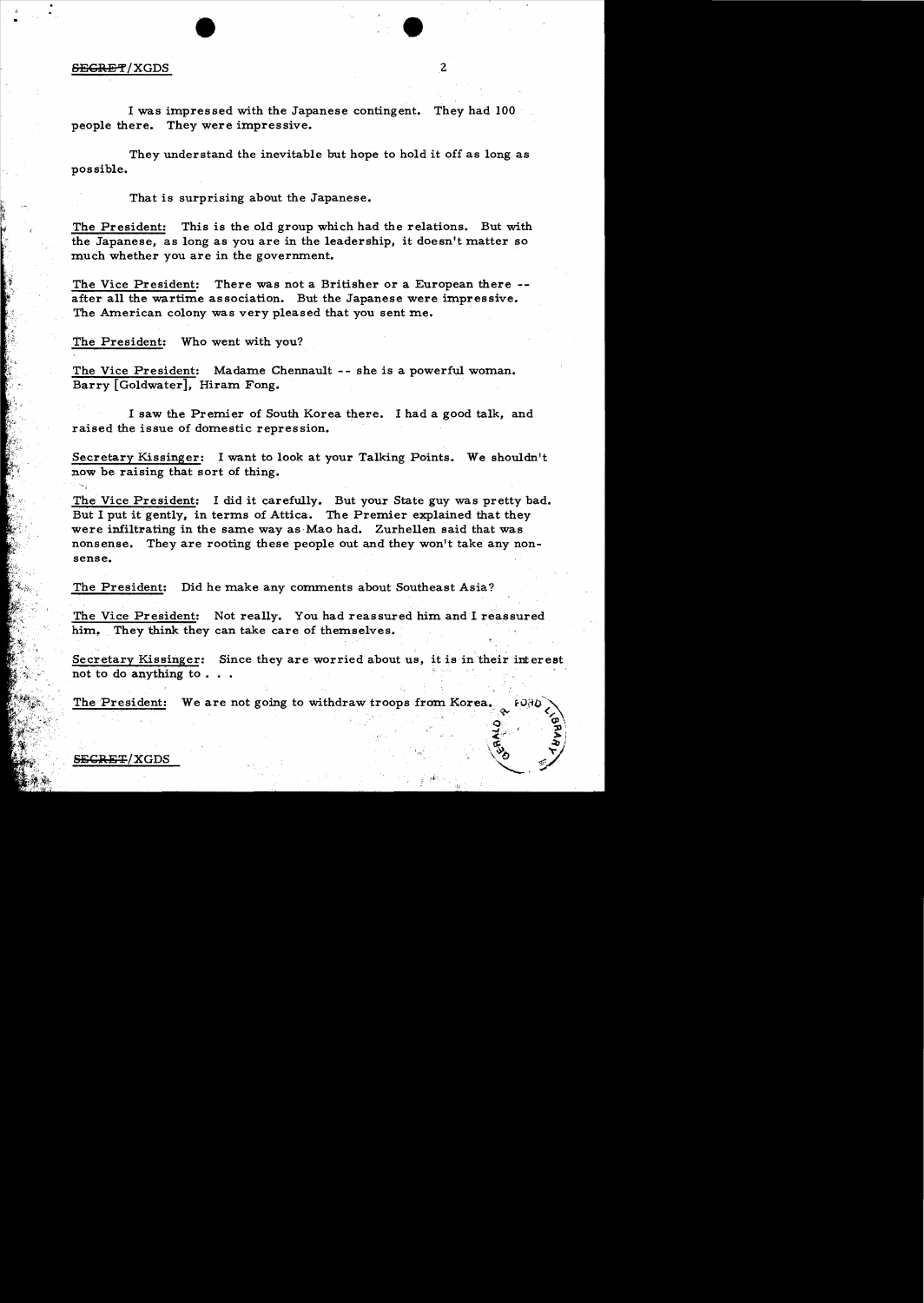### SECRET/XGDS

Secretary Kissinger: I don't think you should visibly withdraw from anywhere -- not even nuclear weapons.

• •

3

The President: How about Thailand?

Secretary Kissi nger: We don't have any choice there. Jim wants to withdraw B-52's. I don't think we should do anything while this is unraveling.

The President: Put a stop on it. We shouldn't do it casually, but after careful study.

The Vice President: I spoke to Lam, who didn't want to talk to me in front of the State Department fellow. He said if Thieu would step down they would negotiate.

Secretary Kissinger: We are facing a problem on Armed Services Committee vote.

[It was agreed the situation was hopeless and we should get a vote on the floor. ]

Secretary Kissinger: We should drive it into people's minds that the Congress is responsible. Reston said we are trying to appeal to the silent majority. They are trying to show a contradiction between us and the Soviets. We can hold them responsible for what they have put in, because they knew it would be used for aggression, but the situation could even then have been handled if we hadn't reduced what we put in.

FORD

~CBET/XGDS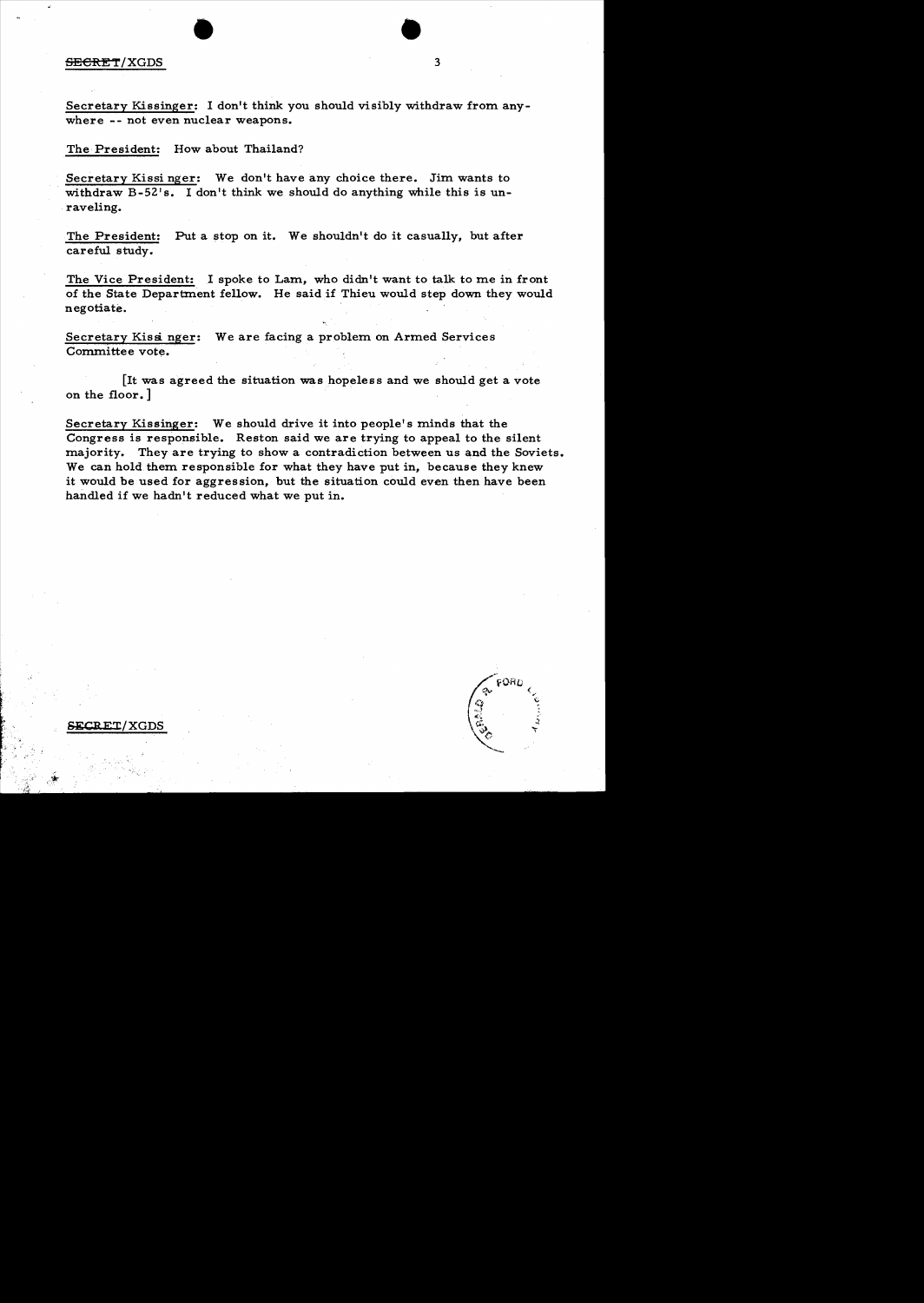THE PRESIDENT HAS SELV

*lV{e;>* 

*II;.* 

### THE WHITE HOUSE

### WASHINGTON

### SECRET/SENSITIVE

" /

82 C C C

# MEETING WITH THE VICE PRESIDENT Friday, April 18, 1975

9:00 a. m. (30 minutes) The Oval Office

From: Henry A. Kissinger \*-

### I. PURPOSE

To review with the Vice President the results of his trip to Taiwan to represent you at the funeral ceremonies for President Chiang Kai-shek.

### II. BACKGROUND, PARTICIPANTS & PRESS ARRANGEMENTS

A. Background: The Vice President has just returned from Taiwan, where he represented you at the funeral service for President Chiang Kai-shek on April 16. The funeral ceremonies proceeded smoothly, and the Republic of China (ROC) greatly appreciated the Vice President's attendance.

The Vice President on April 17 met with Premier Chiang Ching-kuo (CCK), who is the late President Chiang's elder son and to whom President Chiang had transferred effective power over the last several years. The Vice President reaffirmed the value the U. S. attaches to its close ties with the ROC, without specifically mentioning the security commitment to Taiwan. The Vice President also affirmed that no agreements on commitments have been undertaken with respect to your forthcoming visit to the PRC.

CCK said he intended no change in basic ROC policy toward the U.S. or in other aspects of the ROC's foreign policy. Specifically, he said there would be no ROC attempt to

SECRET / SENSITIVE (XGDS-3) **THE SECRET IN THE SECRET I**NCLASSIFIED

B.O. 12958, Sec. *3.S* NSC Memo, 11/24/98, State Dept. Guid lines By  $\mu$   $\pm$   $\ldots$ , NARA, Date  $\mu$ 24  $\infty$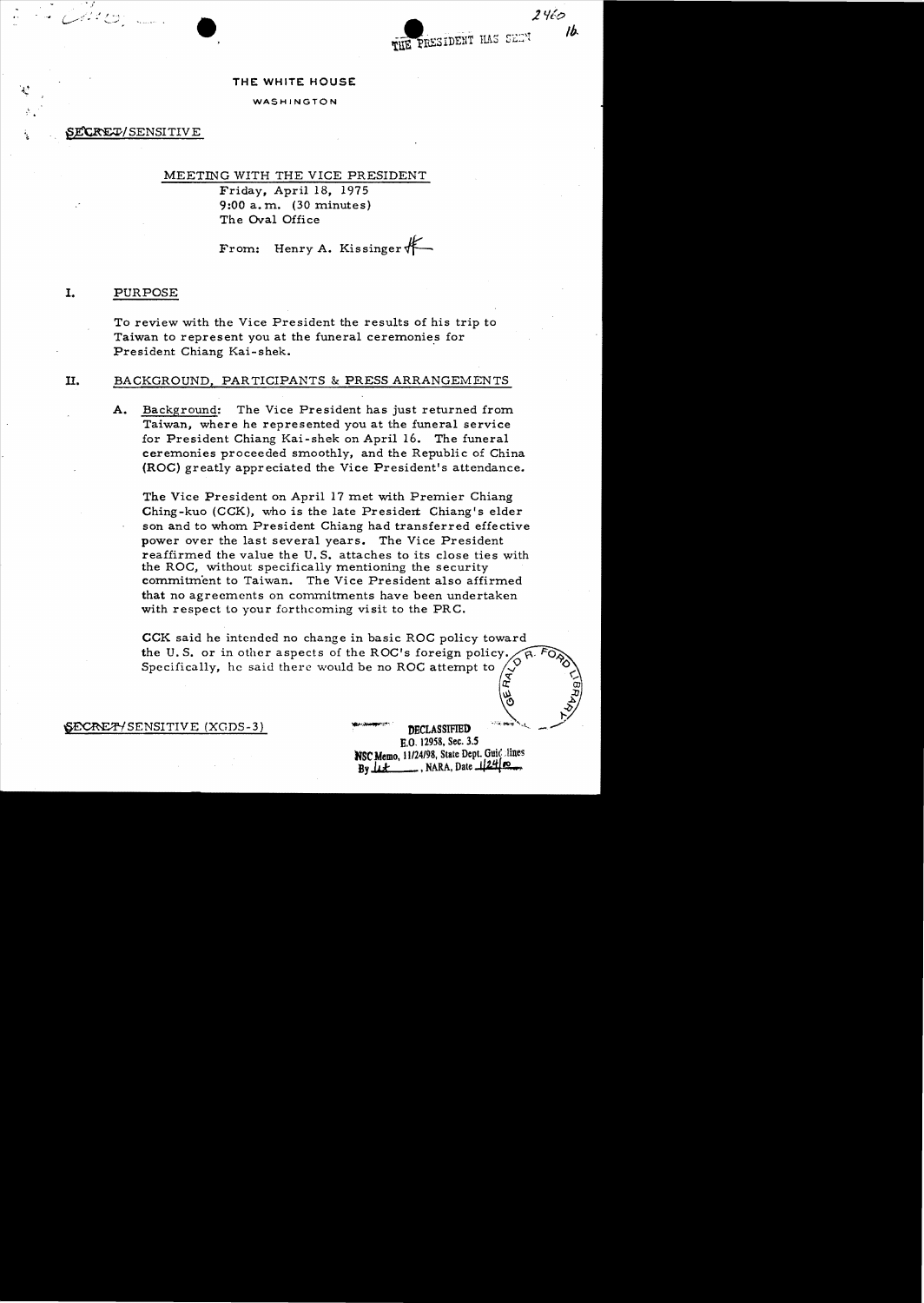# **SECRET**/SENSITIVE 2

 $\blacktriangle$ 

play Moscow off against Peking. He also invited you and the Vice President to visit Taiwan at your convenience.

Senator Goldwater, who was also on the delegation to Taipei, publicly made known his views on China policy both enroute to and while in Taipei. The Senator criticized to reporters your initial decision to send the Secretary of Agriculture to head the U. S. delegation to Pre sident Chiang's funeral. At a press conference in Taipei, Goldwater said:

- - He had urged you to visit Taipei in conjunction with your visit to Peking this *year.* and was told that you liked the idea and would consider it.

- - Events have given you pause about visiting Peking, and you might postpone the visit.

-- He (Goldwater) thought that the initial contact with the PRC was a good idea, but not formal recognition. He sees no signs that the U. S. -PRC relationship will be expanded. He believes that Congress is going to be more attentive to the question of U.S. diplomatic recognition of the PRC.

-- On U.S. Asian policy generally, our policy in Southeast Asia basically has been correct, but we should and could have fought the Vietnam War to win. The U.S. will not, however, go back into South Vietnam under any circumstances. The return of Okinawa to Japan was a mistake. Peace in Asia depends primarily on U.S. willingness to keep its commitments.

The Vice President also met with South Korean Prime Minister Kim Chong-pil, and reassured him that the U.S. would stand by its security commitment to South Korea and would keep its forces there. The Vice President noted U. S. press criticism of President Park<sup>1</sup>s handling of his internal political problems, and the Prime Minister explained Park's position on this.

B. Participants: The Vice President, Henry A. Kissinger.

C. Press Arrangements: The call will be announced routinely and the press will be briefed following the meeting.

r<br>S ~>/

**" \_\_ ty**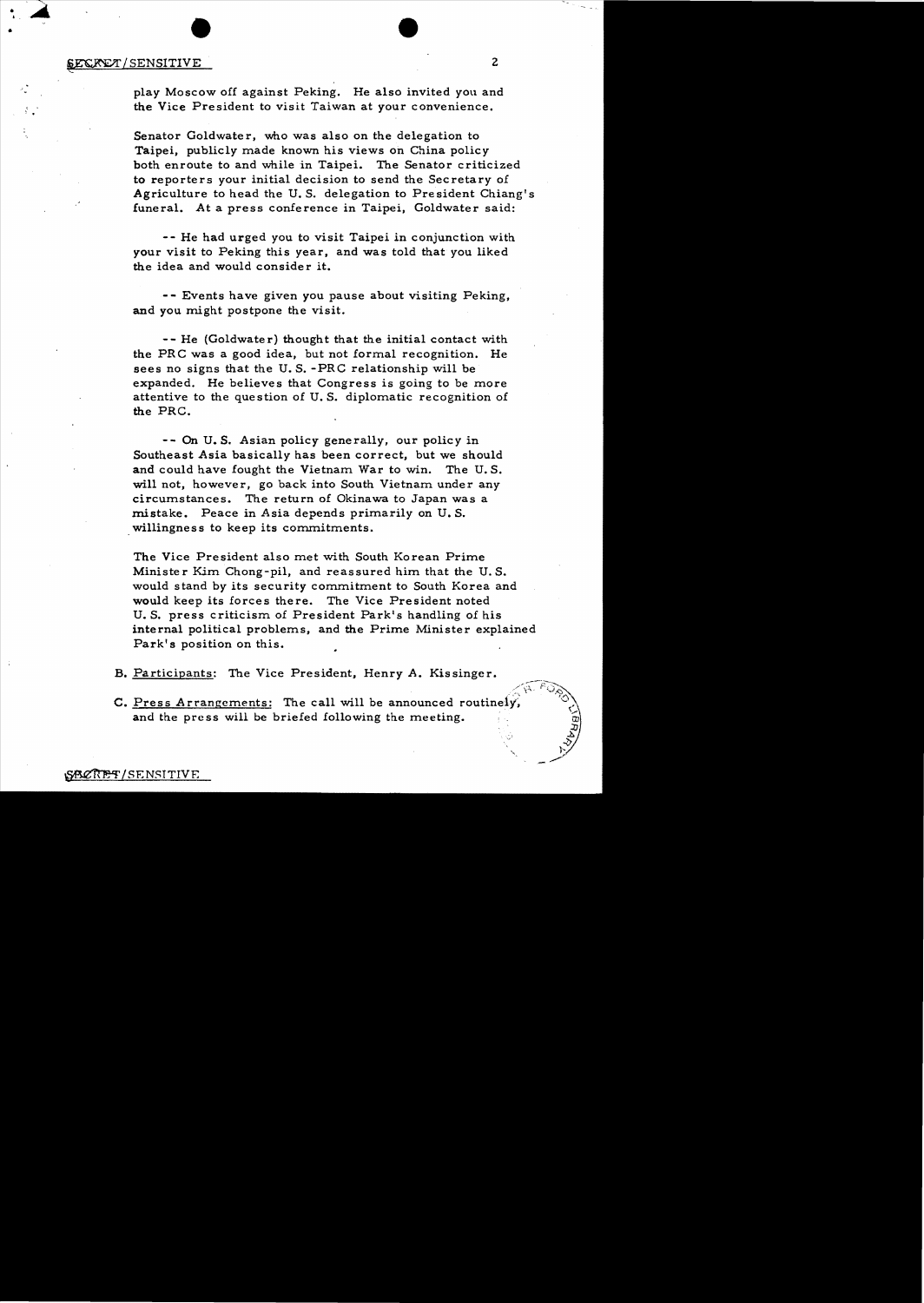### SE/CRET/SENSITIVE 3

.. 

 $\bullet$  , and the set of  $\bullet$  , and the set of  $\bullet$  , and the set of  $\bullet$ 

- 1. I want to thank you for making this trip on such short notice.
- 2. I understand that ROC leaders greatly appreciated your presence.
- 3. I understand that you had a useful discussion with Premier Chiang Ching-kuo, and that there were mutual reaffirmations of the desire for continued close ties between our two countries.
- 4. Did you in your conversations with ROC leaders perceive any apprehension of the future of Taiwan and in Taiwan's relations with the outside world now President Chiang is no longer on the scene?
- 5. Did you find any apprehensions about the ROC's future relationship with the U.S., particularly in view of my coming trip to Peking and in the light of recent developments in Indochina? '
- 6. I appreciated your meeting with South Korean Prime Minister Kim Chong-pil, and your reassuring him that we would remain true to our security commitment and keep our forces there. What impressions did you gain from your discussion with him?



*SECRET/SENSITIVE*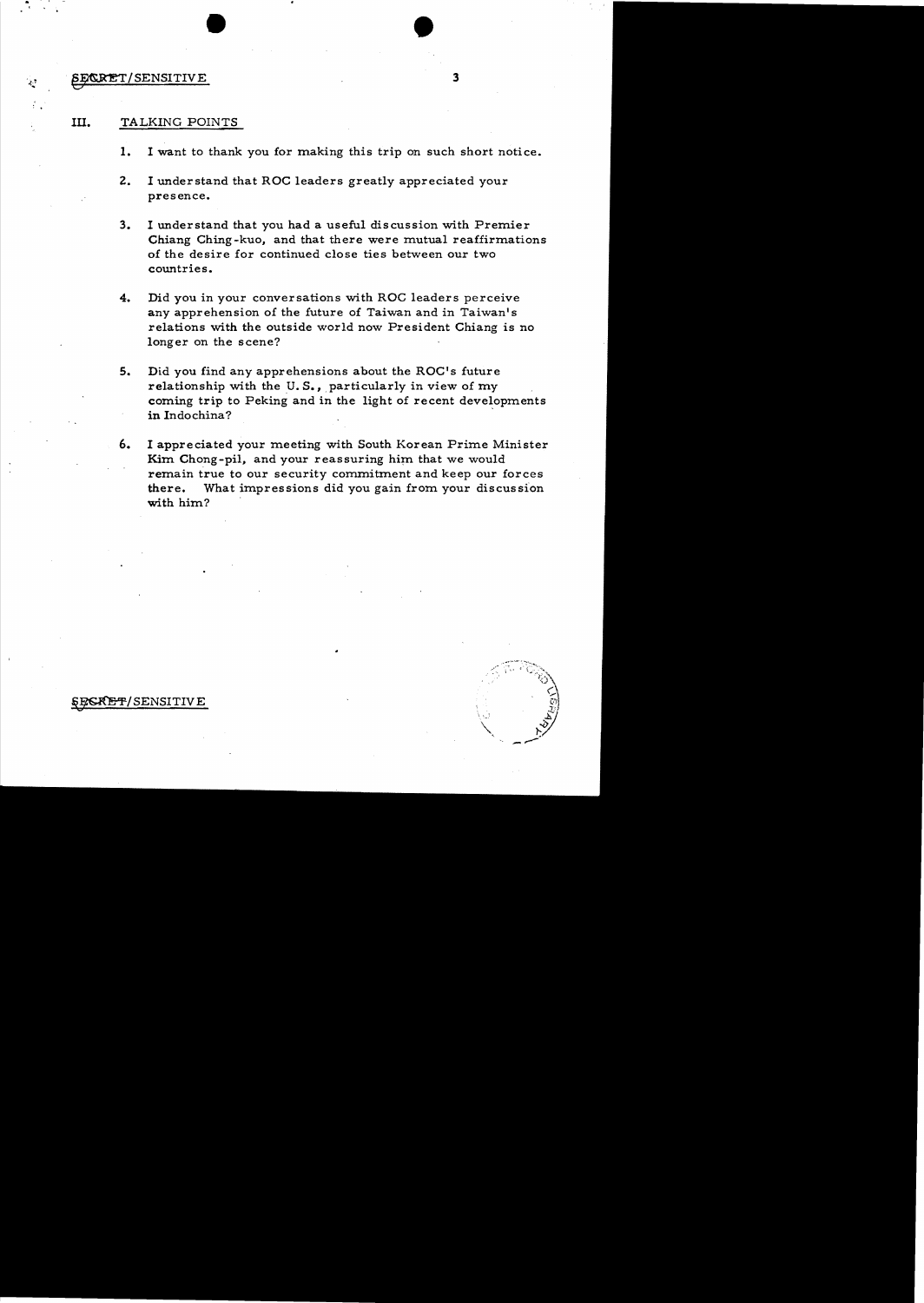$P/\mu P/\kappa$ 18 apr 75 VP. The people working land chiamy - $\mathcal{P}^-$ I Tarked to pin. Then with he me fing, After wantot which early, off, but we pring K Henril find au 7 M Tes impressive thing cheese ise strepth للمستنب أناس Uff Henor very puloderal a quiet. Sail he would fortun his father perstation. He was explored c churo, state almago & would be center crost, wit plug I cent oppagnent worther, they vouldcontain la dapt levent dan medid we help pair us sepayst meet Aprintered, don't you was going & PRL hut no intent or precourance dans. I was upressed w/c Jap untingent. Templations proportione. They care impressive. They embrotant ineratable but hope à bild it fuse long as posite U That suggestion about a Joyes. P This a old george which had a relations But a Joys, Along es guer un a lenderstig, danné instru se much whittiar you in got. OP hotel Butido or Fundrum the - after ell c countrine association. But a Joys were bysterid. Stail - One extrem was very pleased you sent P at want w/ you? **DECLASSIFIED** 

AUTHORITY Des me 01-161 #6; state b. 12/11/01 **BY**  $M$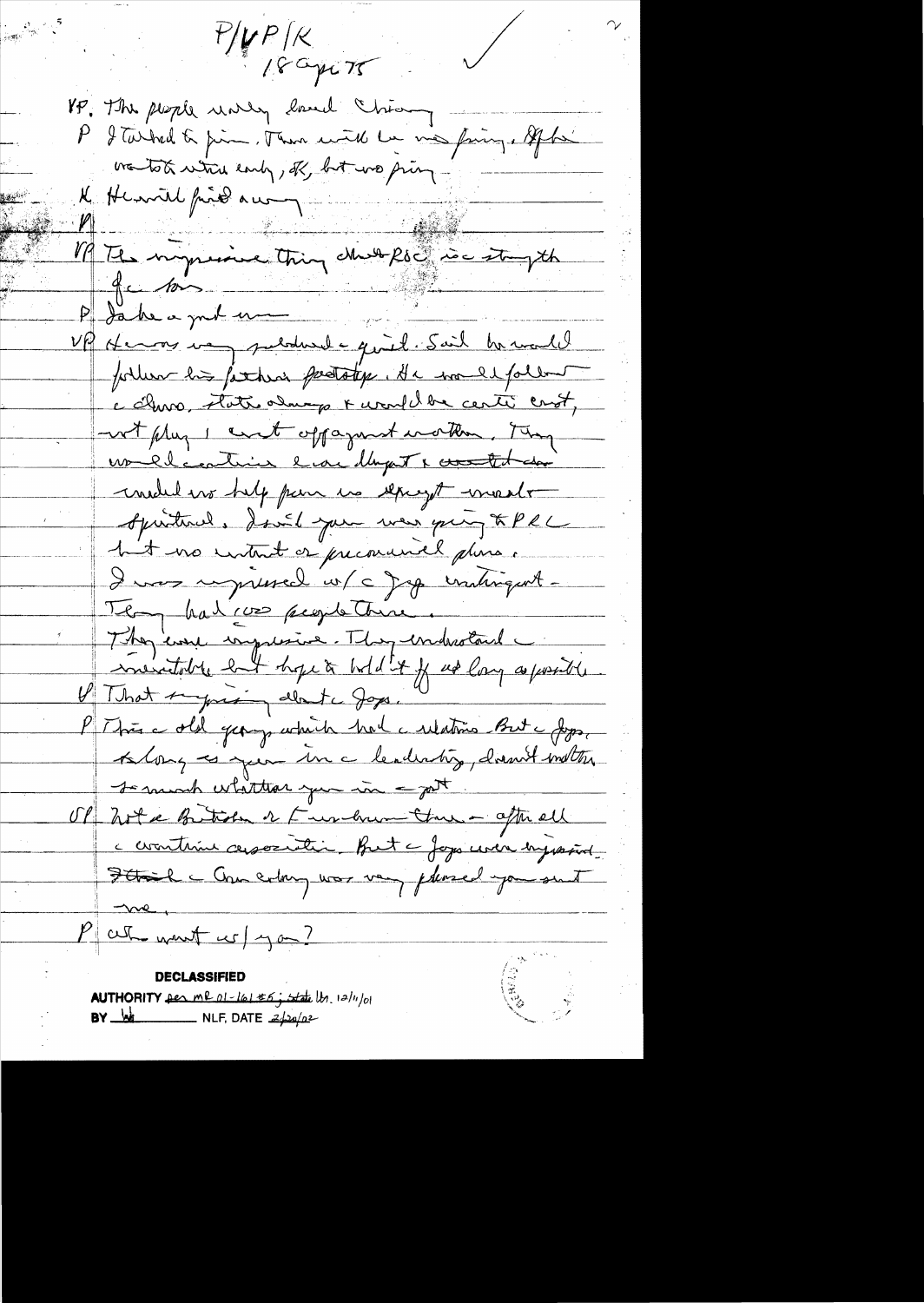Scotte on T.P. for S. Kosen.<br>Shetter to P fan minister in Fred chatrist. UP honore Chemmant - she a journeyed warmer, Bonny, King, it I saw theaven of S. Kom. Ihad pool take, and Neich - por issue of clomatic register K Comment & look at your T.P. we shouldn't immed In raising that sound thing UP I did it carpelly But your state quy was pretty bal, But 2 pert it gently, in Terms of atteise. The Personal explaned that they were infilteriting in a sum way as Mas had. Zurhelker said that was immemsed Thy are uniting chered peopleanta they want take any monserve. P Ded he make any comments after 15EA VP Notrally. Jan had reasonal bien & Du reasonal K Since they are considered ino, it is in this mitured with do a thigh P als au voirt quinz to af dem troppe par Kosa K Wedn't houan choice there, fin wont of of domme Derau. Idn't trût en should de angeting which On unemalign P Pont e styre it. we shouldn't le it casusally, but efter careful study. VP I spoke to <u>home, who didn't and to talk in</u><br>front State, He said if This would stop down